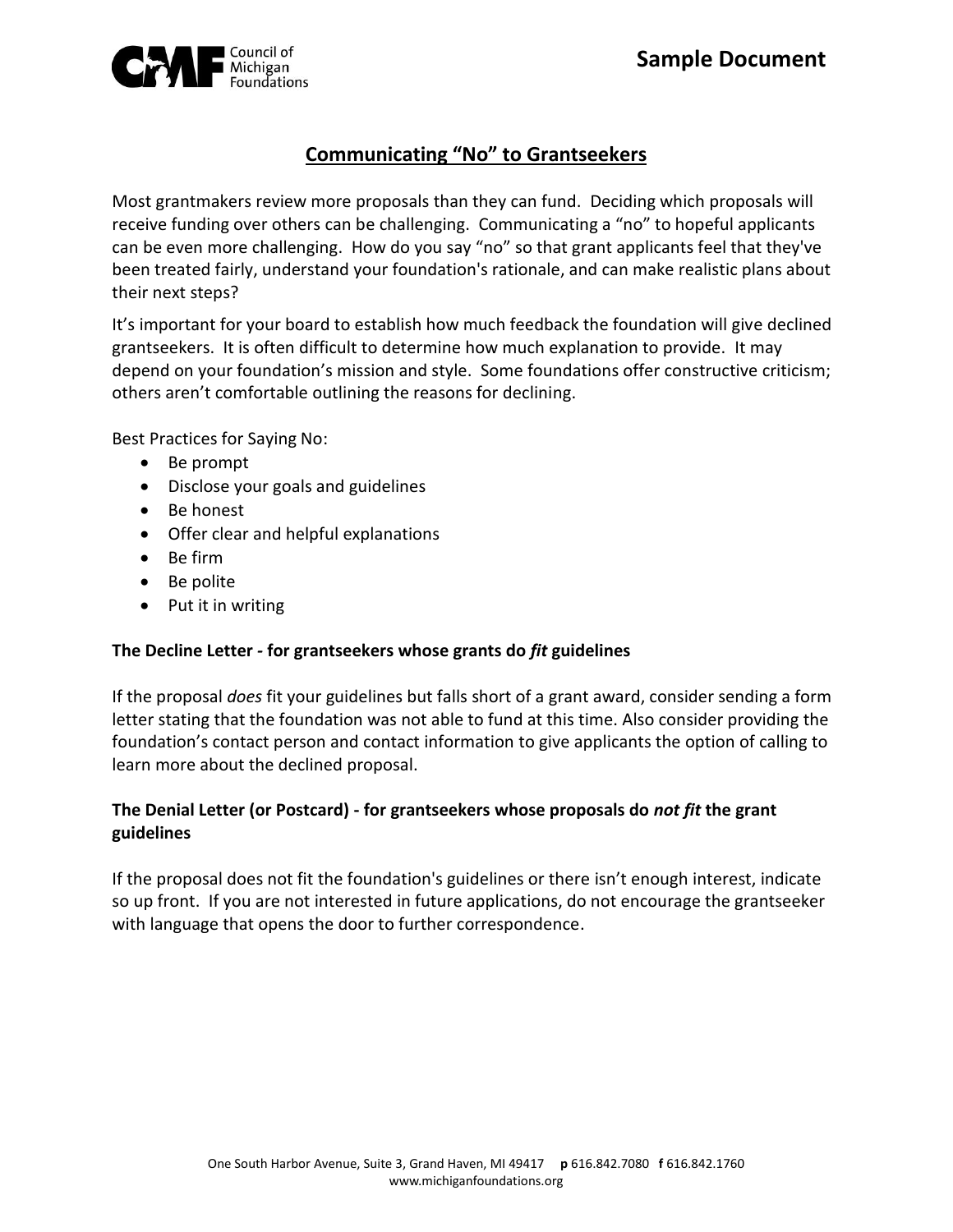### **Sample Decline Letter**

Date

Name Title Organization Address City/State/Zip

Dear:

Thank you for submitting your proposal to the Sample Foundation. Your proposal was carefully reviewed and considered by the Trustees but I regret to inform you that your grant application has been declined for support.

Although we would like to respond affirmatively to all requests, we receive far more proposals than can be possibly funded. It is a disappointment to us that we must decline many worthy projects.

We wish you success in accomplishing your goals.

Sincerely,

Name Title Organization